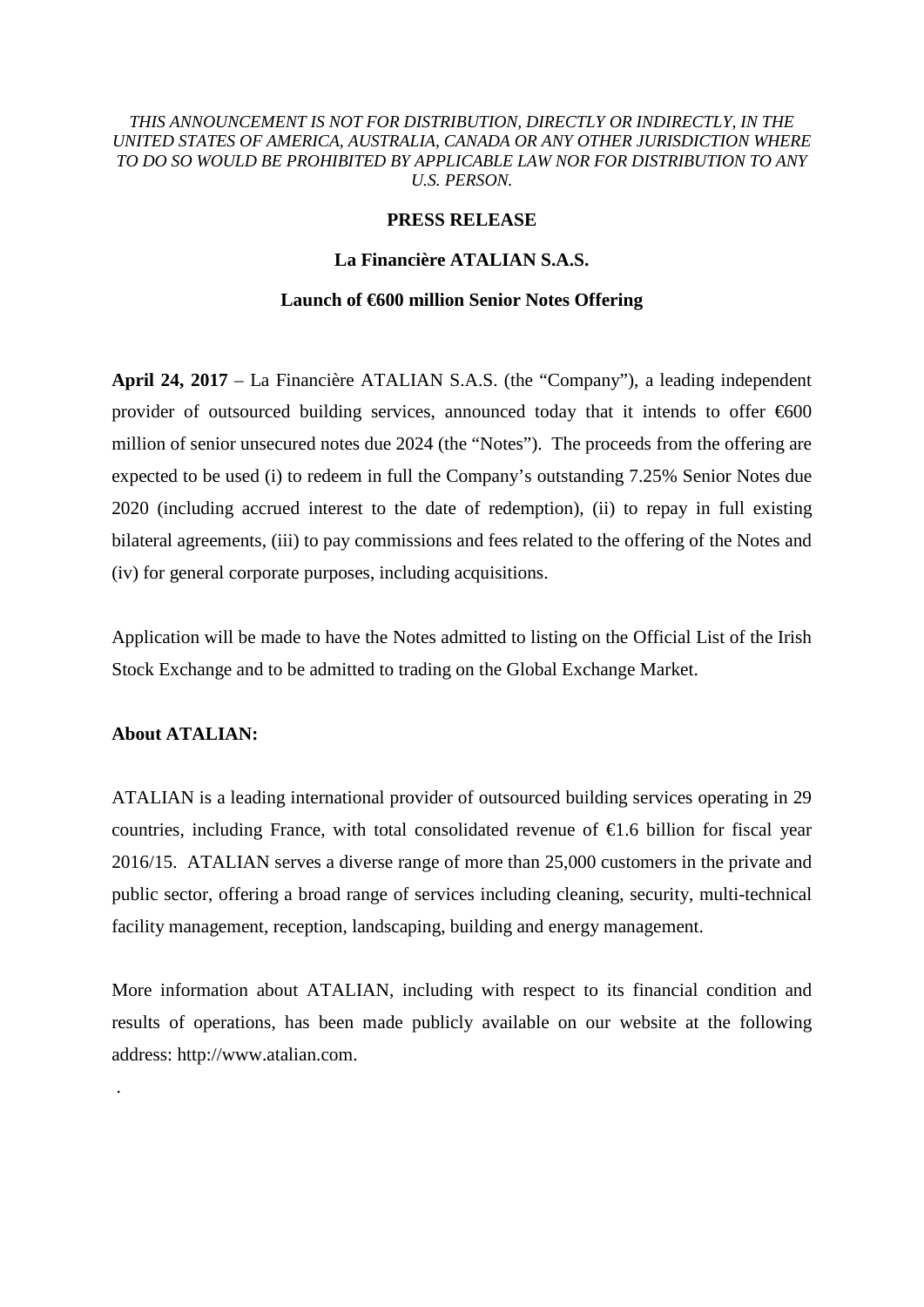#### **Important Regulatory Notice**

This press release is for information purposes only and does not constitute a prospectus or an offer to sell or the solicitation of an offer to buy any security in the United States of America or in any other jurisdiction. Securities may not be offered or sold in the United States of America absent registration or an exemption from registration under the U.S. Securities Act of 1933, as amended (the "Securities Act"). The Notes have not been and will not be registered under the Securities Act and will be offered and sold in the United States only to qualified institutional buyers in reliance on Rule 144A under the Securities Act and outside the United States to non-US persons in reliance on Regulation S under the Securities Act. This communication is only being distributed to and is only directed at, persons who (i) have professional experience in matters relating to investments falling within Article 19(5) of the Financial Services and Markets Act 2000 (Financial Promotion) Order 2005, as amended (the "Financial Promotion Order"), (ii) are persons falling within Article  $49(2)(a)$  to (d) (high net worth companies, unincorporated associations, etc.) of the Financial Promotion Order, (iii) are outside the United Kingdom or (iv) are persons to whom an invitation or inducement to engage in investment activity (within the meaning of section 21 of the United Kingdom Financial Services and Markets Act 2000 ("FSMA")) in connection with the issue or sale of any Notes may otherwise lawfully be communicated or caused to be communicated (all such persons together being referred to as "relevant persons").

## **Forward Looking Statements**

This press release may include forward looking statements. These forward looking statements can be identified by the use of forward looking terminology, including the terms as "anticipate," "believe," "continue," "ongoing," "estimate," "expect," "intend," "may," "plan," "potential," "predict," "project," "target," "seek" or, in each case, their negative, or other variations or comparable terminology. These forward looking statements include all matters that are not historical facts and include statements regarding the Company's or any of its affiliates' intentions, beliefs or current expectations concerning, among other things, the Company's or any of its affiliates' results of operations, financial condition, liquidity, prospects, growth, strategies and the industries in which they operate. By their nature, forward looking statements involve risks and uncertainties because they relate to events and depend on circumstances that may or may not occur in the future. Readers are cautioned that